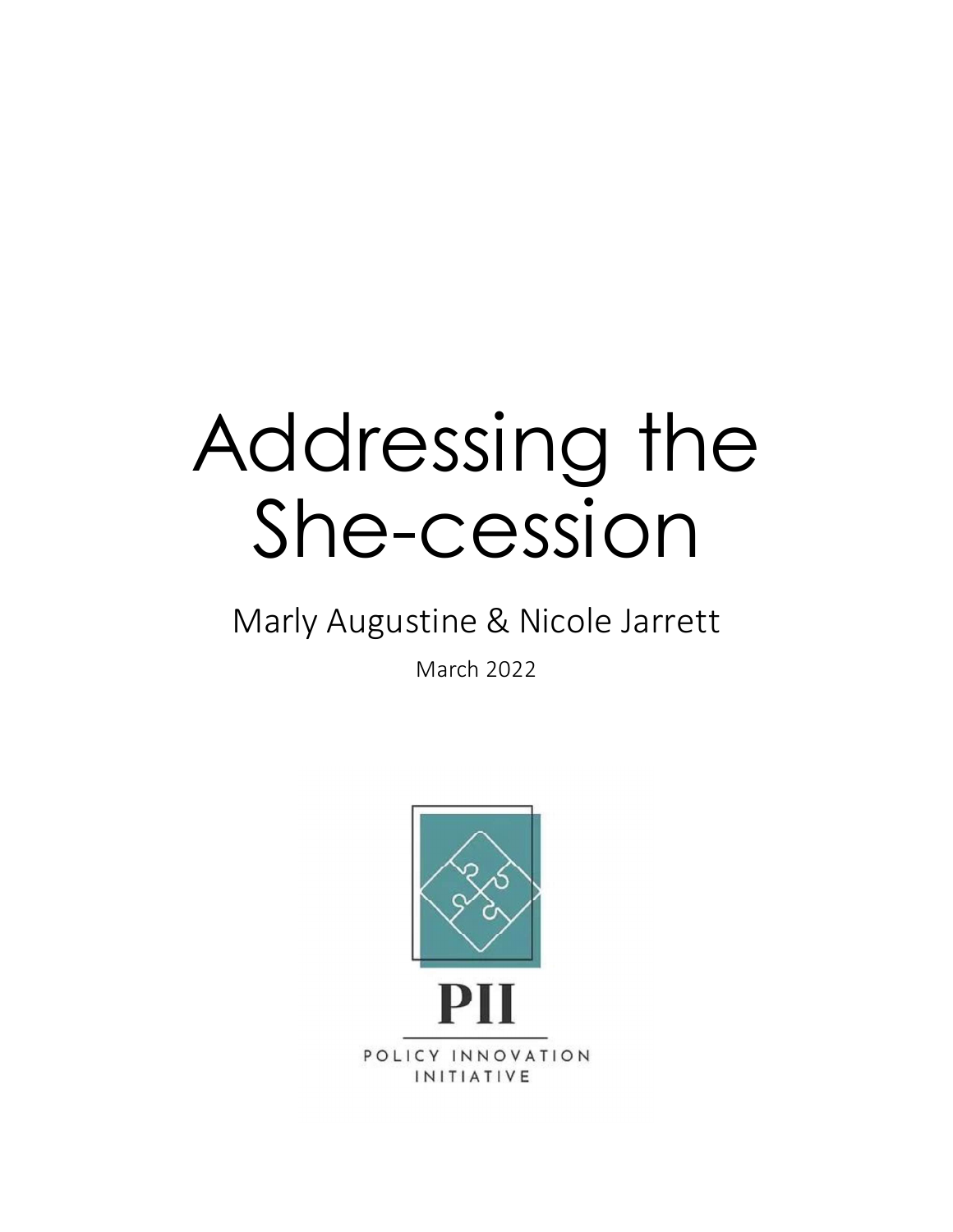# Defining the She-cession

**Defining the She-cession**<br>8. Why it's Important.<br>In Canada, the COVID-19 pandemic impacted men and women differently in a variety of ways.<br>Female-dominated industries were among the hardest hit in Canada, resulting in a g **Defining the She-cession**<br>8. Why it's Important.<br>In Canada, the COVID-19 pandemic impacted men and women differently in a variety of ways.<br>Female-dominated industries were among the hardest hit in Canada, resulting in a g **Defining the She-cession**<br>
& Why it's Important.<br>
In Canada, the COVID-19 pandemic impacted men and women differently in a variety of ways.<br>
Female-dominated industries were among the hardest hit in Canada, resulting in a **Defining the She-cession**<br>
& Why it's Important.<br>
In Canada, the COVID-19 pandemic impacted men and women differently in a variety of ways.<br>
Female-dominated industries were among the hardest hit in Canada, resulting in a **Defining the She-cession**<br>
& Why it's Important.<br>
In Canada, the COVID-19 pandemic impacted men and women differently in a variety of way<br>
Female-dominated industries were among the hardest hit in Canada, resulting in a g

mandates.



#### Job Gains from April to During the fir August 2020 **August 2020**



Males Females can catch up to their male counterparts, reducing 296<br>
2020,  $\frac{1}{2}$   $\frac{1}{2}$   $\frac{1}{2}$   $\frac{1}{2}$   $\frac{1}{2}$   $\frac{1}{2}$   $\frac{1}{2}$   $\frac{1}{2}$   $\frac{1}{2}$   $\frac{1}{2}$   $\frac{1}{2}$   $\frac{1}{2}$   $\frac{1}{2}$   $\frac{1}{2}$   $\frac{1}{2}$   $\frac{1}{2}$   $\frac{1}{2}$   $\frac{1}{2}$   $\frac{1}{2}$   $\frac{1}{2}$   $\frac{1}{2}$   $2^{\frac{2}{\pi}}$ <br>  $\frac{2}{\pi}$ <br>  $\frac{2}{\pi}$ <br>  $\frac{2}{\pi}$ <br>  $\frac{2}{\pi}$ <br>  $\frac{2}{\pi}$ <br>  $\frac{2}{\pi}$ <br>  $\frac{2}{\pi}$ <br>  $\frac{2}{\pi}$ <br>  $\frac{2}{\pi}$ <br>  $\frac{2}{\pi}$ <br>  $\frac{2}{\pi}$ <br>  $\frac{2}{\pi}$ <br>  $\frac{2}{\pi}$ <br>  $\frac{2}{\pi}$ <br>  $\frac{2}{\pi}$ <br>  $\frac{2}{\pi}$ <br>  $\frac{2}{\pi}$ <br>  $\frac$ The paper of the pandemic, there were thousands of  $\frac{1}{2}$  and  $\frac{1}{2}$  and  $\frac{1}{2}$  and  $\frac{1}{2}$  and  $\frac{1}{2}$  and  $\frac{1}{2}$  and  $\frac{1}{2}$  and  $\frac{1}{2}$  and  $\frac{1}{2}$  and  $\frac{1}{2}$  and  $\frac{1}{2}$  and  $\frac{1}{2}$  and  $\$ During the first few months of the pandemic, there<br>
were thousands of job losses amongst both men and<br>
women. Unemployment rates climbed and even more<br>
so for women.<br>
Additionally, when analyzing data on men and women<br>
so  $\frac{\pi}{2}$   $\frac{\pi}{2}$   $\frac{\pi}{3}$   $\frac{\pi}{3}$   $\frac{\pi}{3}$   $\frac{\pi}{3}$   $\frac{\pi}{3}$   $\frac{\pi}{3}$   $\frac{\pi}{3}$   $\frac{\pi}{3}$   $\frac{\pi}{3}$   $\frac{\pi}{3}$   $\frac{\pi}{3}$   $\frac{\pi}{3}$   $\frac{\pi}{3}$   $\frac{\pi}{3}$   $\frac{\pi}{3}$   $\frac{\pi}{3}$   $\frac{\pi}{3}$   $\frac{\pi}{3}$   $\frac{\pi}{3}$   $\frac{\pi}{3}$  **Sources**<br>
So,000<br>
Sources Canada. Table 14-10-017-01 Labour forces Canada. Table 14-10-017-01 Labour forces Canada. Table 14-10-017-01 Labour forces Canada. Table 14-10-017-01 Labour forces Canada. Table 14-10-017-01 Lab

101.

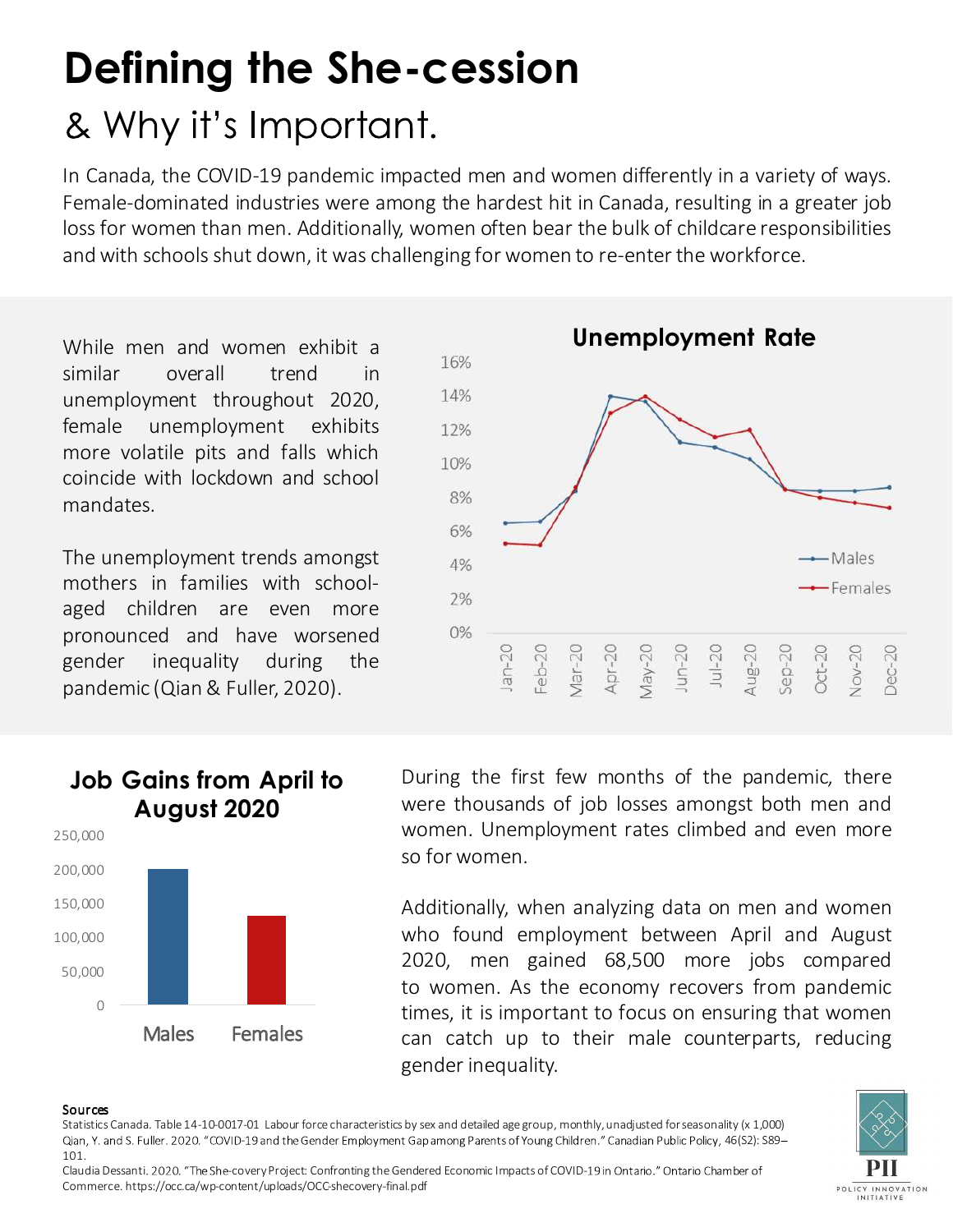## Employment Changes by Industry

How are Women-dominated Industries Impacted?

# Almost 2 years since the pandemic began, women-**Employment Changes by Industry**<br>How are Women-dominated Industries Impacted?<br>Almost 2 years since the pandemic began, women-<br>dominated sales and services occupations have yet to recover.<br>Between January 2020 (before the p

**Employment Changes by Industry**<br>How are Women-dominated Industries Impacted?<br>Almost 2 years since the pandemic began, women-<br>dominated sales and services occupations have yet to recover.<br>Between January 2020 (before the p **Employment Changes by Industry**<br>How are Women-dominated Industries Impacted?<br>Almost 2 years since the pandemic began, women-<br>dominated sales and services occupations have yet to recover.<br>Between January 2020 (before the p **Employment Changes by Industry**<br>How are Women-dominated Industries Impacted?<br>Almost 2 years since the pandemic began, women-<br>dominated sales and services occupations have yet to recover.<br>Between January 2020 (before the p **Employment Changes by Industry**<br>How are Women-dominated Industries Impacted?<br>Almost 2 years since the pandemic began, women-<br>dominated sales and services occupations have yet to recover.<br>Between January 2020 (before the p Employment Changes by Industry<br>
How are Women-dominated Industries Impacted?<br>
Almost 2 years since the pandemic began, women-<br>
dominated sales and services occupations have yet to recover.<br>
Between January 2020 (before the

#### Sector

#### Change in Employment Levels Between January 2022 and 2020

Number of Persons, in 1000s

| Natural & Applied Sciences                                                                                                                                                                                                                                                                                          | 236   |
|---------------------------------------------------------------------------------------------------------------------------------------------------------------------------------------------------------------------------------------------------------------------------------------------------------------------|-------|
| Business, Finance & Administration                                                                                                                                                                                                                                                                                  | 137   |
| Education, Law, Community & Government                                                                                                                                                                                                                                                                              | 121   |
| Health                                                                                                                                                                                                                                                                                                              | 81    |
| Average                                                                                                                                                                                                                                                                                                             | 51    |
| Management                                                                                                                                                                                                                                                                                                          | 25    |
| Art, Culture, Recreation & Sport                                                                                                                                                                                                                                                                                    | $-7$  |
| Manufacturing & Utilities                                                                                                                                                                                                                                                                                           | -8    |
| Natural Resources & Agriculture                                                                                                                                                                                                                                                                                     | $-21$ |
| Trades -56                                                                                                                                                                                                                                                                                                          |       |
| Sales & Service -459                                                                                                                                                                                                                                                                                                |       |
| Indicates an occupations in which more than 50% of workers are female<br>Indicates that total average for all occupations                                                                                                                                                                                           |       |
| <b>Sources</b><br>Statistics Canada. Table 14-10-0296-01 Labour force characteristics by occupation, monthly, unadjusted for seasonality (x 1,000)<br>https://www150.statcan.gc.ca/t1/tbl1/en/tv.action?pid=1410029601<br>Proportion of women in occupational fields calculated by a nalyst<br>POLICY INN<br>INITIA |       |